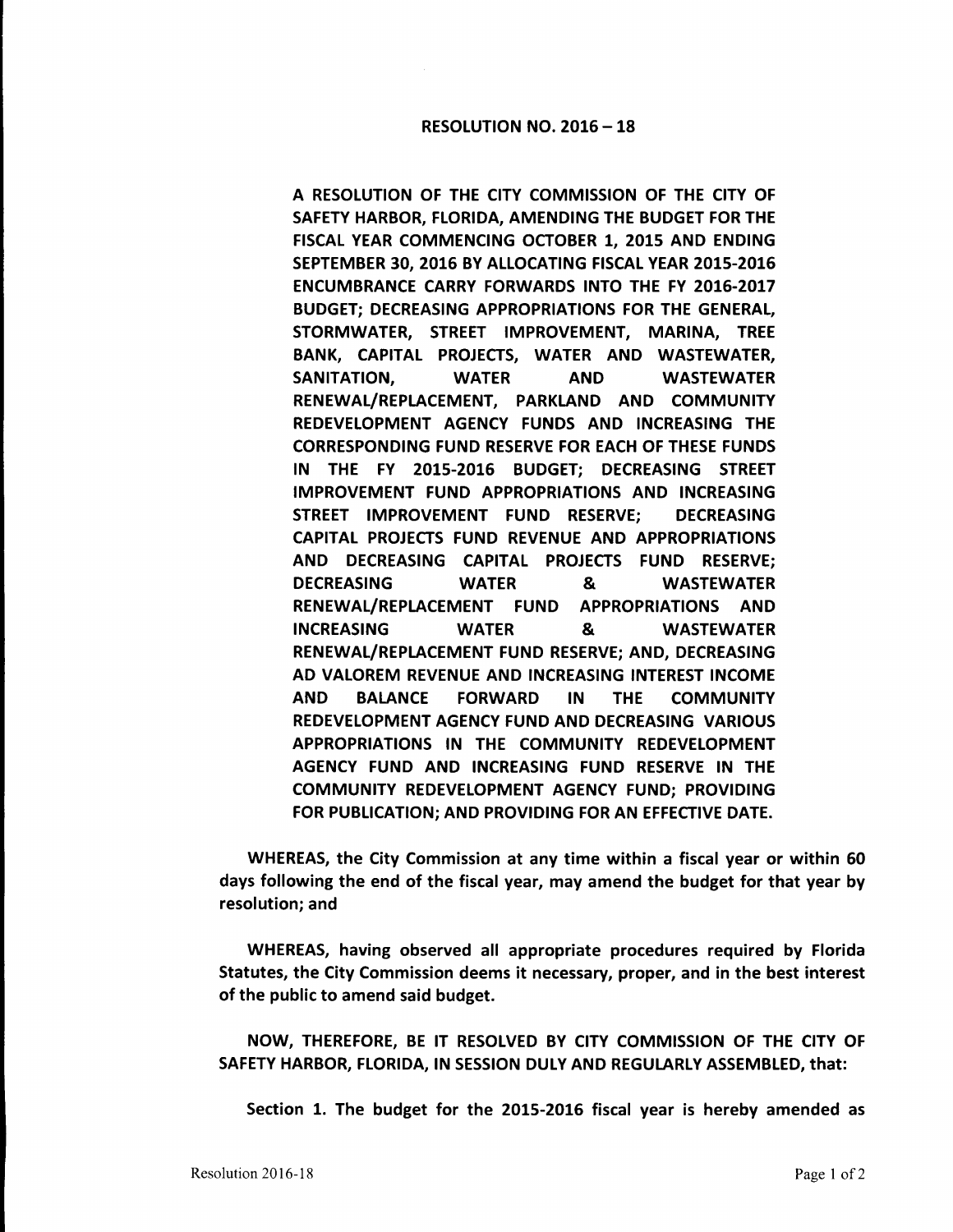shown in Exhibit "A", attached hereto and incorporated herein.

Section 2. The City Clerk is hereby directed to furnish a certified copy of this Resolution to the Director of Finance of the City of Safety **Harbor,** Florida and to publish this Resolution and the amended budget in accordance with the requirements of Florida Statutes.

Section 3. This Resolution shall become effective immediately upon its passage and adoption.

PASSED **AND ADOPTED BY** THE CITY **COMMISSION** OF THE CITY **OF SAFETY HARBOR,**  FLORIDA, THIS 7TH DAY OF NOVEMBER 2016.

MAYOR-COMMISSIONER

VICE MAYOR-COMMISSIONER

 $u\varepsilon$ 

**COMMISSIONER** 

**COMMISSIONER** 

**COMMISSIONER** 

ATTEST:<br>*X*<br>CLITY CLERK

CITY CLERK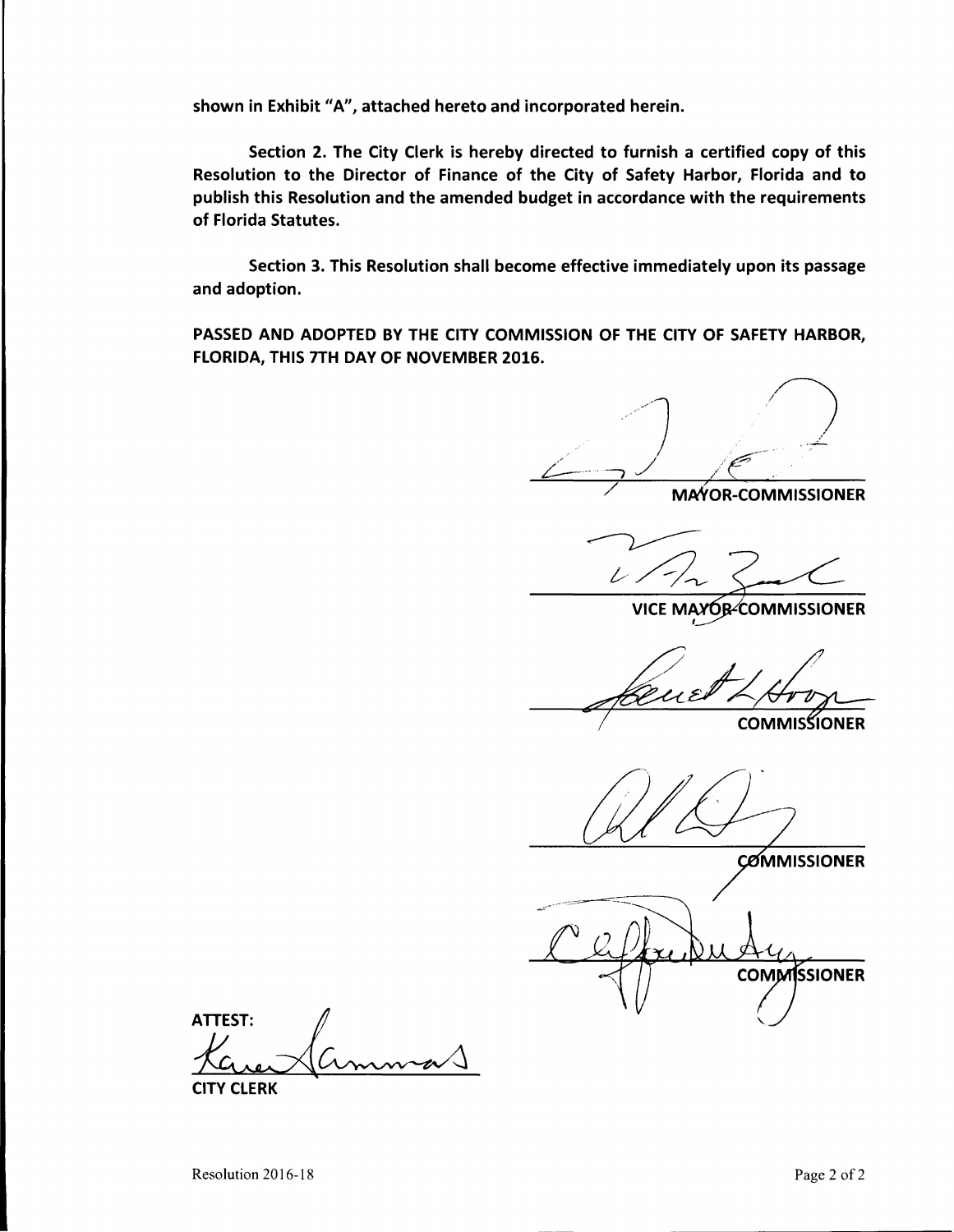## **EXHIBIT A FY 2016 BUDGET AMENDMENT RESOLUTION NO. 2016-18**

| ENCUMBRANCE/                 |                                          |               |            |           |                       |
|------------------------------|------------------------------------------|---------------|------------|-----------|-----------------------|
| <b>BUDGET ADJUSTMENT</b>     |                                          | PROJECT       |            | INCREASE/ |                       |
| BY FUND                      | <b>ACCOUNT NUMBER</b>                    | ID            | TRANS DATE | DECREASE  | AMEND BUDGET FY 2016  |
| <b>GENERAL FUND</b>          |                                          |               |            |           |                       |
| ENC/BUDADJ                   | 001-1017-515.34-90                       |               | 9/30/2016  | Decrease  | (8.109)               |
| ENC/BUDADJ                   | 001-1020-519.46-40                       |               | 9/30/2016  | Decrease  | (4, 409)              |
| ENC/BUDADJ                   | 001-1022-522.46-01                       |               | 9/30/2016  | Decrease  | (5,300)               |
| ENC/BUDADJ                   | 001-1022-522.46-20                       |               | 9/30/2016  | Decrease  | (190)                 |
| ENC/BUDADJ                   | 001-1022-522.46-40                       |               | 9/30/2016  | Decrease  | (651)                 |
| ENC/BUDADJ                   | 001-1022-522.54-30                       |               | 9/30/2016  | Decrease  | (1,900)               |
| ENC/BUDADJ                   | 001-1025-539.34-90                       |               | 9/30/2016  | Decrease  | (3,745)               |
| ENC/BUDADJ                   | 001-1025-539.51-11                       |               | 9/30/2016  | Decrease  | (701)                 |
| ENC/BUDADJ                   | 001-1031-541.34-90                       |               | 9/30/2016  | Decrease  | (6,000)               |
| ENC/BUDADJ                   | 001-1054-572.49-30                       | <b>RCSPEV</b> | 9/30/2016  | Decrease  | (528)                 |
| ENC/BUDADJ                   | 001-1055-571.46-01                       |               | 9/30/2016  | Decrease  | (2,780)               |
| ENC/BUDADJ                   | 001-1055-571.46-40                       |               | 9/30/2016  | Decrease  | (567)                 |
| ENC/BUDADJ                   | 001-1056-572.46-01                       | MUSEUM        | 9/30/2016  | Decrease  | (393)                 |
| ENC/BUDADI                   | 001-1056-572.46-40                       | <b>RCADM</b>  | 9/30/2016  | Decrease  | (3, 196)              |
| ENC/BUDADJ                   | 001-1056-572.47-01                       | <b>RCADM</b>  | 9/30/2016  | Decrease  | (2,683)               |
| ENC/BUDADJ                   | 001-1056-572.51-10                       | RCADM         | 9/30/2016  | Decrease  | (205)                 |
| ENC/BUDADJ                   | 001-1056-572.52-35                       |               | 9/30/2016  | Decrease  | (1.738)               |
| ENC/BUDADJ                   | 001-1056-572.52-90                       | RCCC          | 9/30/2016  | Decrease  | (995)                 |
| ENC/BUDADJ                   | 001-1056-572.64-40                       | RCADM         | 9/30/2016  | Decrease  | (10, 553)             |
| ENC/BUDADJ                   | 001-1058-572.46-01                       |               | 9/30/2016  | Decrease  | (3,500)               |
| ENC/BUDADJ                   | 001-1058-572.52-51                       |               | 9/30/2016  | Decrease  | (1,040)               |
| ENC/BUDADJ                   | 001-1058-572.52-90                       |               | 9/30/2016  | Decrease  | (3,094)               |
| ENC/BUDADJ                   | 001-1099-588.99-01                       |               | 9/30/2016  | Increase  | 62,277                |
|                              |                                          |               |            |           |                       |
| <b>STORMWATER FUND</b>       |                                          |               |            |           |                       |
| ENC/BUDADJ                   | 011-2037-538.34-90                       |               | 9/30/2016  | Decrease  | (460)                 |
| ENC/BUDADJ                   | 011-2037-538.53-30                       | DR0006        | 9/30/2016  | Decrease  | (253, 228)            |
| ENC/BUDADJ                   | 011-2037-538.53-30                       | DR0040        | 9/30/2016  | Decrease  | (25,300)              |
| ENC/BUDADJ                   | 011-2037-538.53-32                       |               | 9/30/2016  | Decrease  | (450)                 |
| ENC/BUDADJ                   | 011-2099-588.99-03                       |               |            | Increase  | 279,438               |
| STREET IMPROVEMENT FUND      |                                          |               |            |           |                       |
| ENC/BUDADJ                   | 014-2031-541.34-70                       | ST0013        |            | Decrease  | (17, 783)             |
| ENC/BUDADJ                   |                                          |               | 9/30/2016  |           |                       |
| ENC/BUDADJ                   | 014-2031-541.34-70                       | <b>SLIMBO</b> | 9/30/2016  | Decrease  | (18, 450)<br>(8, 170) |
| ENC/BUDADJ                   | 014-2031-541.63-00<br>014-2099-588.99-01 | ST0038        | 9/30/2016  | Decrease  | 44,403                |
|                              |                                          |               | 9/30/2016  | Increase  |                       |
| <b>MARINA FUND</b>           |                                          |               |            |           |                       |
| ENC/BUDADJ                   | 015-2057-575.63-00                       | MAR009        | 9/30/2016  | Decrease  | (8,539)               |
| ENC/BUDADJ                   | 015-2099-588.99-01                       |               | 9/30/2016  | Increase  | 8,539                 |
|                              |                                          |               |            |           |                       |
| TREE BANK FUND               |                                          |               |            |           |                       |
| ENC/BUDADJ                   | 017-2024-524.49-31                       |               | 9/30/2016  | Decrease  | (2,520)               |
| ENC/BUDADJ                   | 017-2099-588.99-03                       |               | 9/30/2016  | Increase  | 2,520                 |
| <b>CAPITAL PROJECTS FUND</b> |                                          |               |            |           |                       |
| ENC/BUDADJ                   | 032-3022-522.64-01                       | PSV004        | 9/30/2016  | Decrease  | (850)                 |
| ENC/BUDADJ                   | 032-3031-541.63-00                       | NP0001        | 9/30/2016  | Decrease  | (605)                 |
| ENC/BUDADJ                   | 032-3058-572.63-00                       | CRAWPD        | 9/30/2016  | Decrease  | (1,527,128)           |
| ENC/BUDADJ                   | 032-3058-572.63-00                       | <b>PK1022</b> | 9/30/2016  | Decrease  | (8,971)               |
| ENC/BUDADJ                   | 032-3058-572.63-00                       | <b>PKI022</b> | 9/30/2016  | Decrease  | (16, 820)             |
|                              |                                          |               |            |           |                       |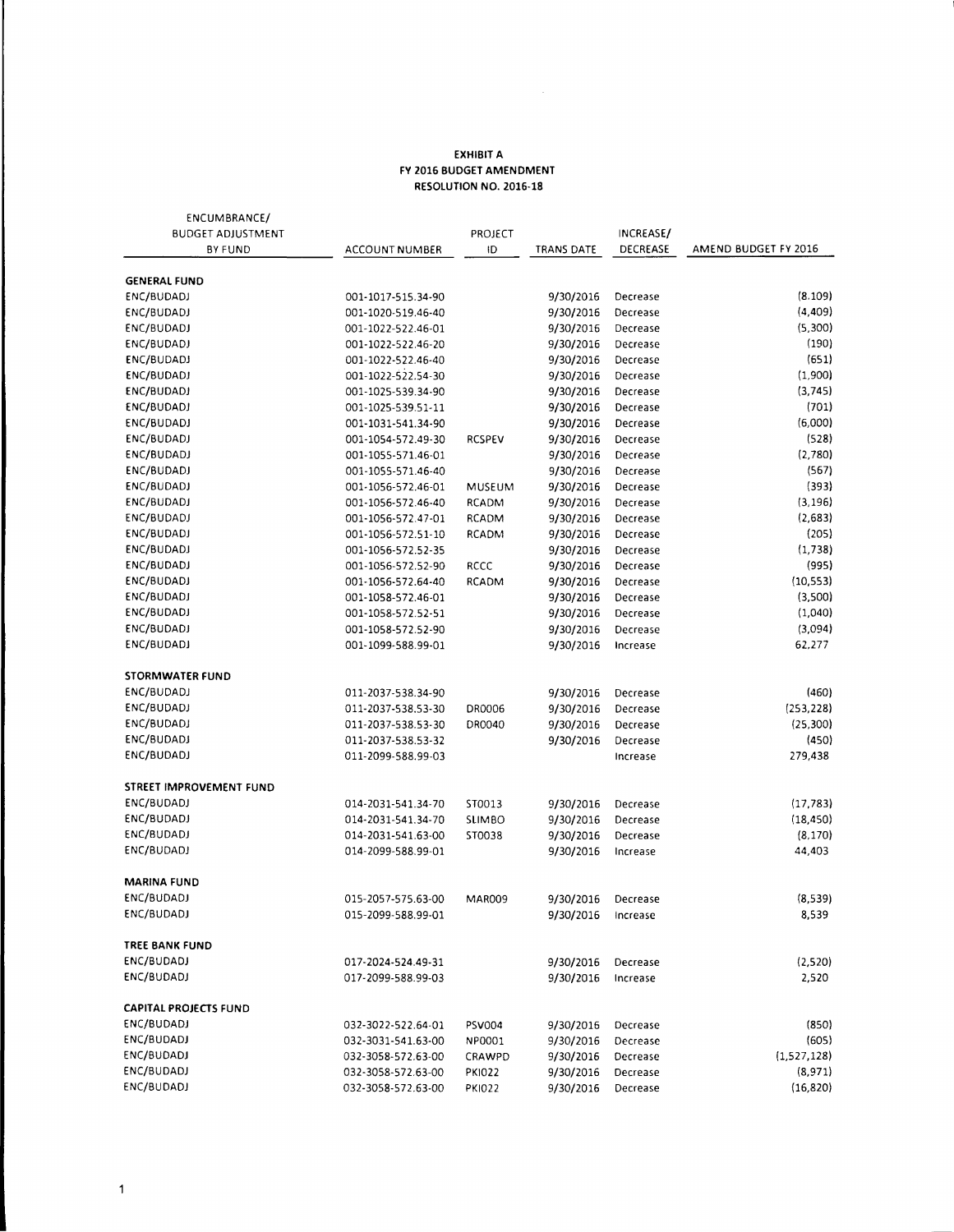| ENC/BUDADJ                                  | 032-3058-572.64-01 | <b>PKV005</b> | 9/30/2016 | Decrease | (1,980)   |
|---------------------------------------------|--------------------|---------------|-----------|----------|-----------|
| ENC/BUDADJ                                  | 032-3099-588.99-02 |               | 9/30/2016 | Increase | 1,556,354 |
| WATER & WASTEWATER FUND                     |                    |               |           |          |           |
| ENC/BUDADJ                                  | 041-4015-513.46-40 |               | 9/30/2016 | Decrease | (4, 228)  |
| ENC/BUDADJ                                  | 041-4015-513.47-01 |               | 9/30/2016 | Decrease | (1, 122)  |
| ENC/BUDADJ                                  | 041-4015-513.51-11 |               | 9/30/2016 | Decrease | (837)     |
| ENC/BUDADJ                                  | 041-4015-513.52-70 |               | 9/30/2016 | Decrease | (122)     |
| ENC/BUDADJ                                  | 041-4016-513.32-30 |               | 9/30/2016 | Decrease | (11,500)  |
| ENC/BUDADJ                                  | 041-4016-513.34-90 |               | 9/30/2016 | Decrease | (596)     |
| ENC/BUDADJ                                  | 041-4016-513.46-40 |               | 9/30/2016 | Decrease | (1,695)   |
| ENC/BUDADJ                                  | 041-4016-513.51-11 |               | 9/30/2016 | Decrease | (16, 392) |
| ENC/BUDADJ                                  | 041-4035-533.34-90 |               | 9/30/2016 | Decrease | (1,890)   |
| ENC/BUDADJ                                  | 041-4036-535.34-90 |               | 9/30/2016 | Decrease | (2, 478)  |
| ENC/BUDADJ                                  | 041-4036-535.46-90 |               | 9/30/2016 | Decrease | (265)     |
| ENC/BUDADJ                                  | 041-4099-588.99-01 |               | 9/30/2016 | Increase | 41,125    |
| <b>SANITATION FUND</b>                      |                    |               |           |          |           |
| ENC/BUDADJ                                  | 044-4532-534.34-90 |               | 9/30/2016 | Decrease | (1,598)   |
| ENC/BUDADJ                                  | 044-4599-588.99-01 |               | 9/30/2016 | Increase | 1,598     |
| WATER & WASTEWATER RENEWAL/REPLACEMENT FUND |                    |               |           |          |           |
| ENC/BUDADJ                                  | 048-4035-533.63-00 | UT0066        | 9/30/2016 | Decrease | (1, 416)  |
| ENC/BUDADJ                                  | 048-4035-533.63-00 | UT0082        | 9/30/2016 | Decrease | (9,516)   |
| ENC/BUDADJ                                  | 048-4035-533.63-00 | UT0083        | 9/30/2016 | Decrease | (47, 780) |
| ENC/BUDADJ                                  | 048-4036-535.63-00 | UT0054        | 9/30/2016 | Decrease | (22,080)  |
| ENC/BUDADJ                                  | 048-4099-588.99-02 |               | 9/30/2016 | Increase | 80,792    |
| PARKLAND FUND                               |                    |               |           |          |           |
| ENC/BUDADJ                                  | 063-6058-572.49-30 | PR0022        | 9/30/2016 | Decrease | (1,750)   |
| ENC/BUDADJ                                  | 063-6099-588.99-03 |               | 9/30/2016 | Increase | 1,750     |
| CRA FUND*                                   |                    |               |           |          |           |
| ENC/BUDADJ                                  | 067-6517-515.49-30 | CRGRNT        | 9/30/2016 | Decrease | (2,500)   |
| ENC/BUDADJ                                  | 067-6517-515.49-30 | CRBANN        | 9/30/2016 | Decrease | (2, 717)  |
| ENC/BUDADJ                                  | 067-6517-515.49-30 | CRAART        | 9/30/2016 | Decrease | (4,000)   |
| ENC/BUDADJ                                  | 067-6517-515.49-30 | CRGRNT        | 9/30/2016 | Decrease | (2,500)   |
| ENC/BUDADJ                                  | 067-6517-515.49-30 | CRAART        | 9/30/2016 | Decrease | (6, 392)  |
| ENC/BUDADJ                                  | 067-6517-515.63-00 | CRAWPD        | 9/30/2016 | Decrease | (2,746)   |
| ENC/BUDADJ                                  | 067-6517-515.63-00 | CRAWPD        | 9/30/2016 | Decrease | (1,000)   |
| ENC/BUDADJ                                  | 067-6517-515.63-00 | CRMLBR        | 9/30/2016 | Decrease | (221,760) |
| ENC/BUDADJ                                  | 067-6599-588.99-02 |               | 9/30/2016 | Increase | 243,615   |

 $\label{eq:2.1} \frac{1}{\sqrt{2\pi}}\int_{0}^{\infty}\frac{1}{\sqrt{2\pi}}\left(\frac{1}{\sqrt{2\pi}}\right)^{2}d\mu_{\rm{max}}\left(\frac{1}{\sqrt{2\pi}}\right).$